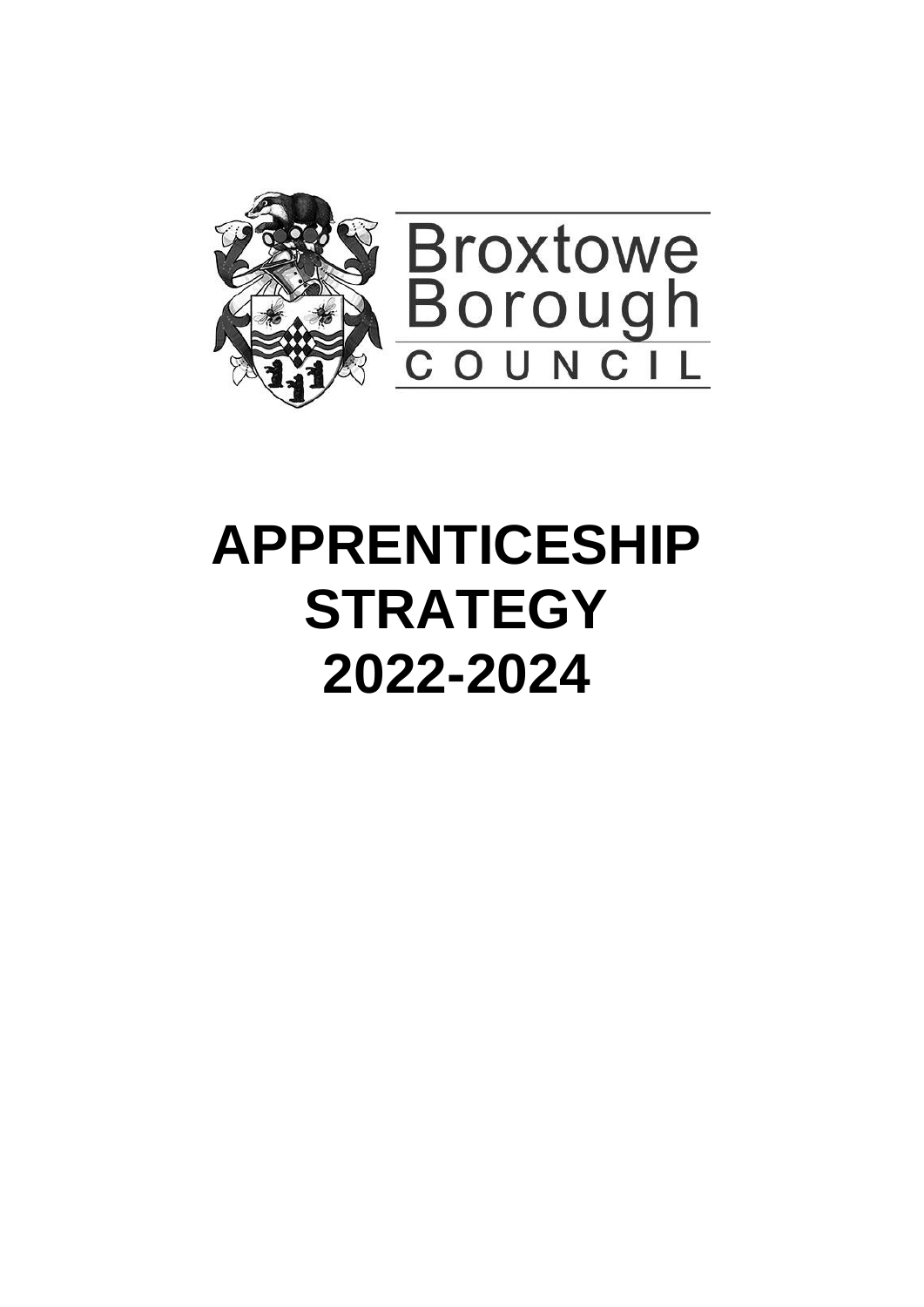# **CONTENTS**

# Contents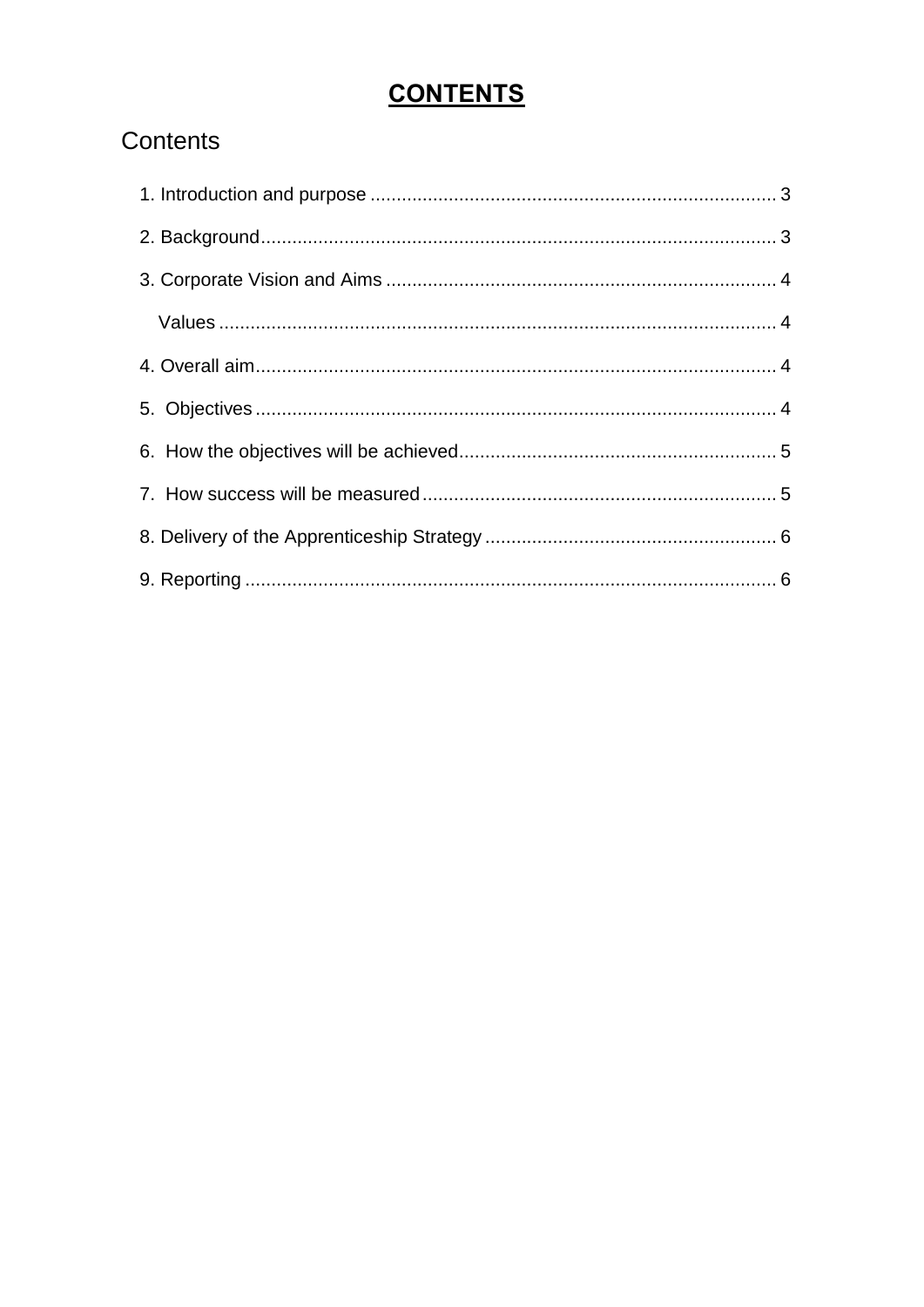# **APPRENTICESHIP STRATEGY**

# <span id="page-2-0"></span>**1. Introduction and purpose**

Broxtowe Borough Council ('the Council') is committed to investing in its staff, ensuring that skills gaps are filled in order to continue to deliver an excellent, value for money service to the public. The Council's 2020-2024 Corporate Plan states 'a greener, safer, healthier Broxtowe where everyone prospers'.

Apprenticeships within the Council are seen and valued as high quality pathways to successful careers, providing opportunities for new and existing employees to develop, and which assist the Council in meeting its current and future skills needs.

# <span id="page-2-1"></span>**2. Background**

In April 2017, the Government introduced the Apprenticeship Levy (the Levy) which is applicable to all UK employers with an annual wage bill of £3 million or more. The Levy is charged at 0.5% of the annual pay bill based on Class 1 National Insurance Contributions via PAYE (Pay As You Earn) alongside tax and National Insurance.

In addition, the Government will apply a 10% top-up to the funds for spending on apprenticeship training. Therefore for every £1 that enters an employer's Digital Apprenticeship Account, employers get another £0.10 from Government. The monthly top-up will be applied at the same time the funds enter the digital account.

Each monthly contribution and Government top up will expire on a rolling 24 months basis if not used to purchase apprenticeship training and assessment. It is imperative that the Council spends as much of the levy as possible as the Government reclaims any unspent funds.

However, the Council can award up to 10% of unspent levy to a partner organisation.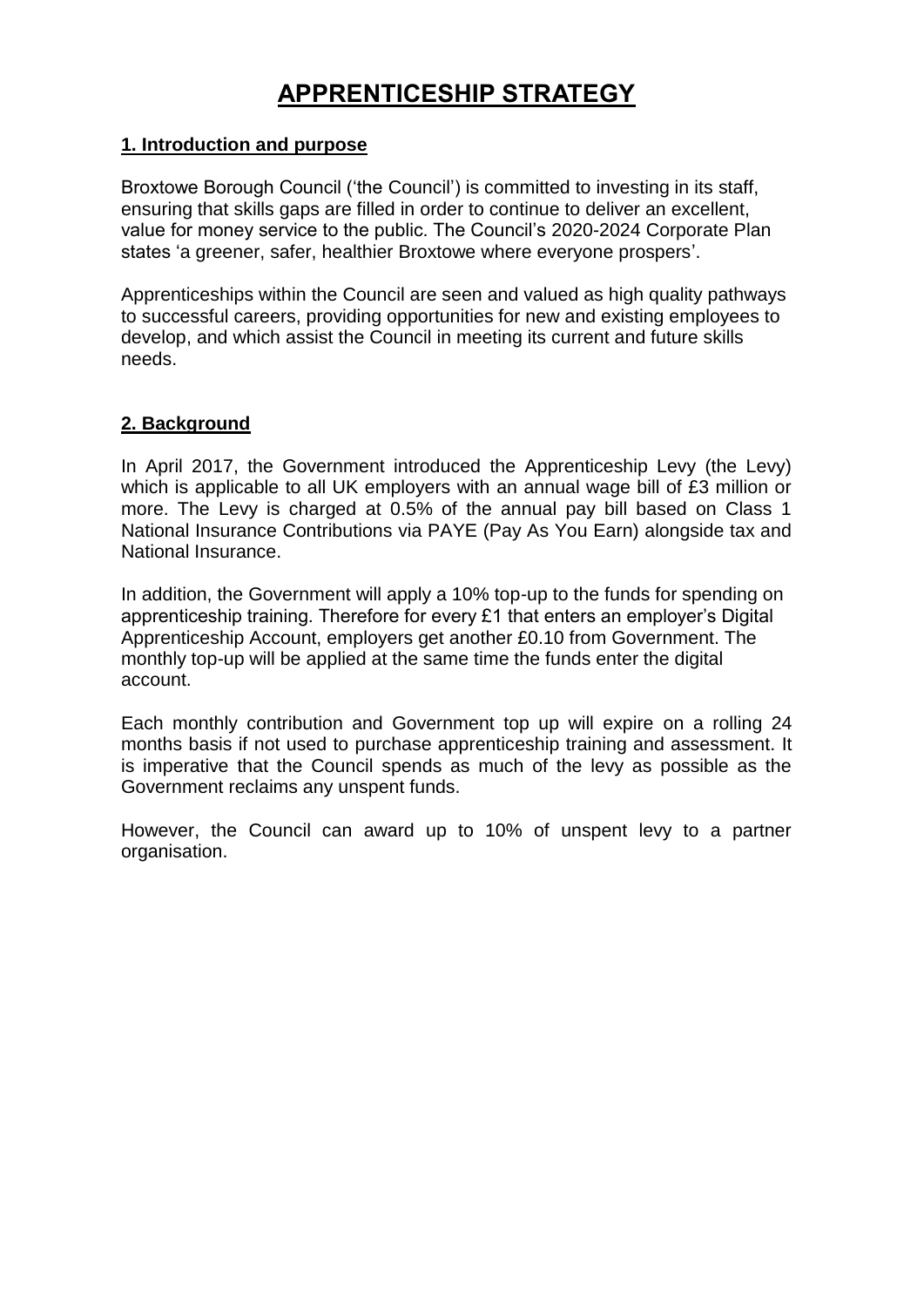# <span id="page-3-0"></span>**3. Corporate Vision and Aims**

The aim of this strategy accords with the Council's stated Vision and Values which are:

#### **Vision**

A greener, safer, healthier Broxtowe where everyone prospers

#### <span id="page-3-1"></span>**Values**

**G**oing the extra mile - a strong, caring focus on the needs of all communities **R**eady for change - innovation and readiness for change **E**mployees - valuing employees and enabling the active involvement of everyone **A**lways improving - continuous improvement and delivering value for money **T**ransparent - integrity and professional competence

# <span id="page-3-2"></span>**4. Overall aim**

The aim of the Apprenticeship Strategy is that Broxtowe Borough Council will optimise use of its apprenticeship levy contributions.

The Council aims to raise the skills of employees to fill skills gaps and produce better outcomes for our residents. This will be undertaken through vocational, professional and apprenticeship training.

# <span id="page-3-3"></span>**5. Objectives**

- Embed a pro-Apprenticeship culture across the organisation
- Achieve the target of 10 apprentices in training with Broxtowe Borough Council over the period 1 April 2022 to 31 March 2024.
- The 10 apprenticeships will be a mix of direct recruitment and upskilling existing employees.
- Maximise the use of Apprenticeships to develop existing employees to address skills gaps and succession planning and aid recruitment and retention.
- Promote and advertise the full range of Apprenticeships available from Level 2 up to Level 7
- Promote and advertise the huge range of vocational areas that apprenticeships cover.
- Encourage employees and the wider community that all age ranges can apply for apprenticeships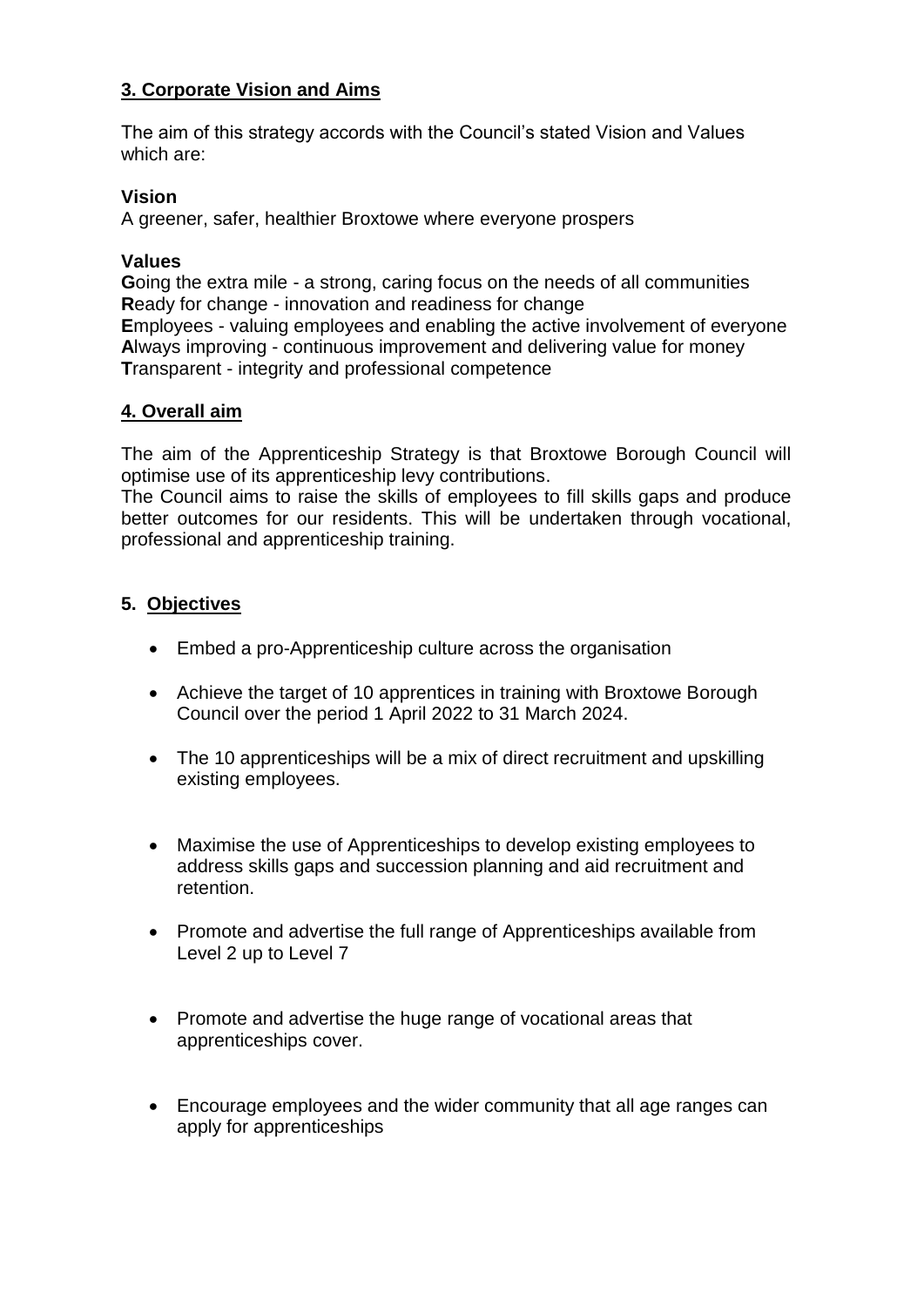# <span id="page-4-0"></span>**6. How the objectives will be achieved**

- The Council will keep abreast of new Apprenticeship developments by working with training providers, other local authorities and partner organisations.
- Engage senior managers to ensure that mandatory learning and development requirements are identified, communicated and effectively organised by managers through Annual Performance Appraisals, 121's and supervision meetings.
- Aims in relation to apprenticeships are positively communicated across the Council.
- Identify and encourage managers to consider Apprenticeships when vacancies arise and when restructuring
- Promote externally available apprenticeships in order to communicate to a wider audience and demographic.
- Continue to provide work experience opportunities for all ages to provide an insight into careers in Local Government and show that there is a clear path from work experience and apprenticeships to roles within the Council.
- Actively participate in the annual National Apprenticeship week
- Engaging with individual employees measured via number of contacts
- Organise regular Apprenticeship Forum meetings to support coaching, mentoring, development and training.

# <span id="page-4-1"></span>**7. How success will be measured**

- Number of apprenticeships undertaken
- Number of apprenticeships successfully completed
- Number of apprentices who go on to complete another apprenticeship whilst at the Council
- Number of apprentices who gain further employment with the Council
- Number of apprentices who gain further employment with an organisation other than the Council upon course/qualification completion
- Number of apprentices who gain further employment
- % of Levy funds are 'drawn down' and utilised fully to develop opportunities and develop the workforce.
- Number of work experience opportunities offered:
	- o School
	- o College
	- o University
	- o Internships
	- o Disability Confident